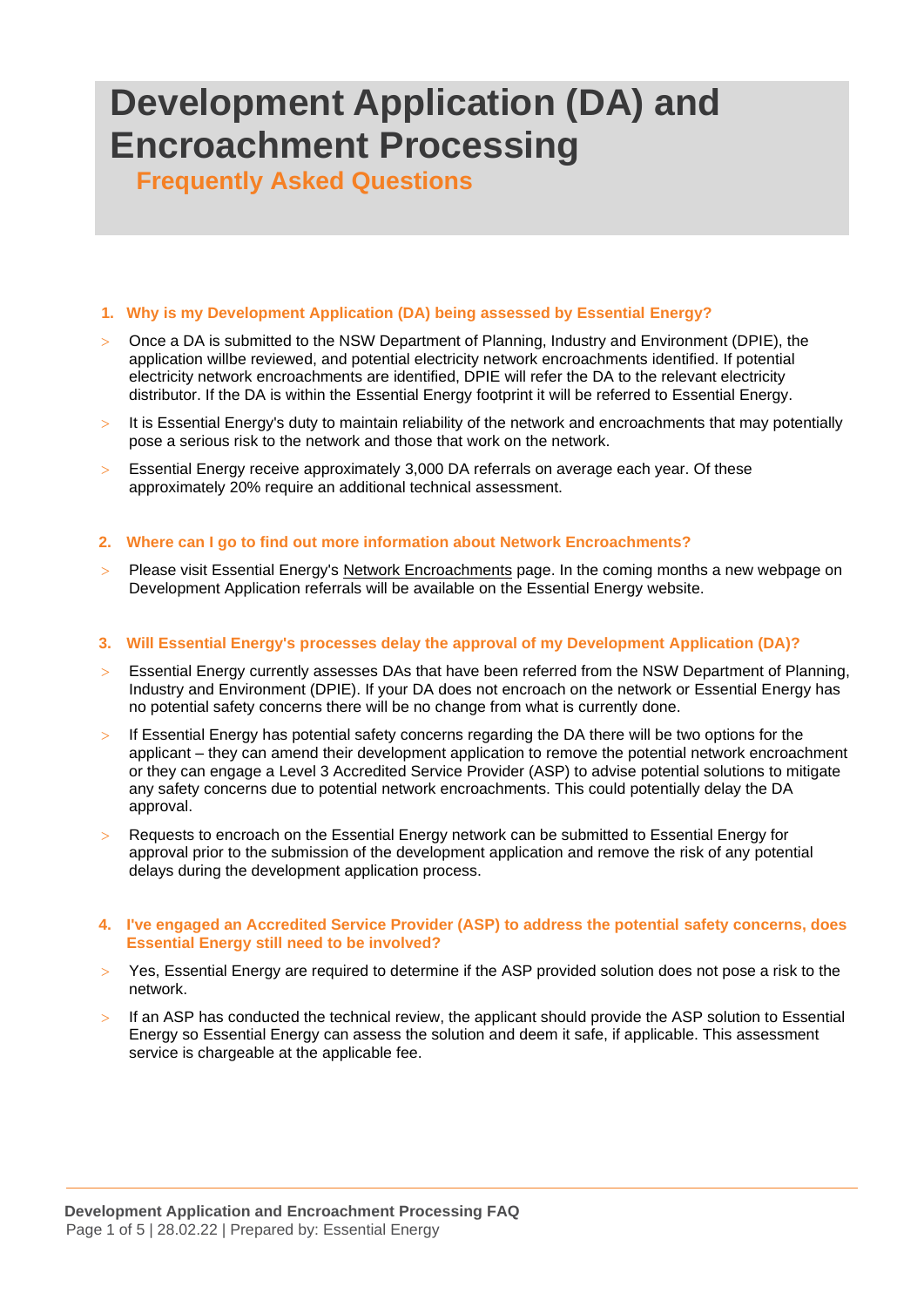## **5. What does Essential Energy do with my Development Application (DA)?**

 Essential Energy conducts an assessment to determine if the DA encroaches on Essential Energy's network or infrastructure. If Essential Energy identifies a possible encroachment, we then flag the DA as having potential safety concerns.

# **6. What are some examples of potential safety concerns?**

 Potential safety concerns could be a new building or extension planned to be constructed near Essential Energy's network or infrastructure. This can include overhead power lines, transformers, sub-stations and even underground infrastructure such as cables. The electricity network infrastructure easements are established to maintain safety to the public from network risks.

### **7. I've been advised there are potential safety concerns regarding my Development Application, what can I do?**

 Essential Energy recommends that you engage a Level 3 Accredited Service Provider (ASP) to design a solution that would mitigate the safety concerns.

## **8. How much is the fee?**

- The Development Applications and Encroachment fee is outlined in the Australian Energy Regulator (AER) approved fee schedule for the financial year commencing 1 July 2021.
- > The charges have been summarised in the table below:

| <b>Ancillary Network Service</b>                                                                 | <b>Amount (exc GST)</b> |
|--------------------------------------------------------------------------------------------------|-------------------------|
| Development Applications and Encroachment                                                        |                         |
| • Construction near overhead wires and poles                                                     | \$109.67                |
| • Construction near underground cables                                                           | \$109.67                |
| • Construction near underground equipment (including pillars, pits,<br>pads, switching stations) | \$219.34                |

### **9. When will the fee come into effect?**

Essential Energy will commence charging the Encroachment fee from 28 February 2022.

### **10. Why do I need to pay when I haven't paid previously?**

 These fees cover the costs of services that we already provide and are expected to charge under Essential Energy's agreement with the Australian Energy Regulator (AER). Under the Regulatory Framework, Essential Energy need to recover those costs from the customers requiring the specific service.

### **11. How long does it take for Essential Energy to assess my Development Application (DA)?**

 Essential Energy are obliged to respond within 21 calendar days for the initial DA referral assessment. Essential Energy's response times are normally faster for most Development Applications. If a further technical assessment is required by a Level 3 Accredited Service Provider (ASP) then, depending upon the nature of the solution, additional time will be required.